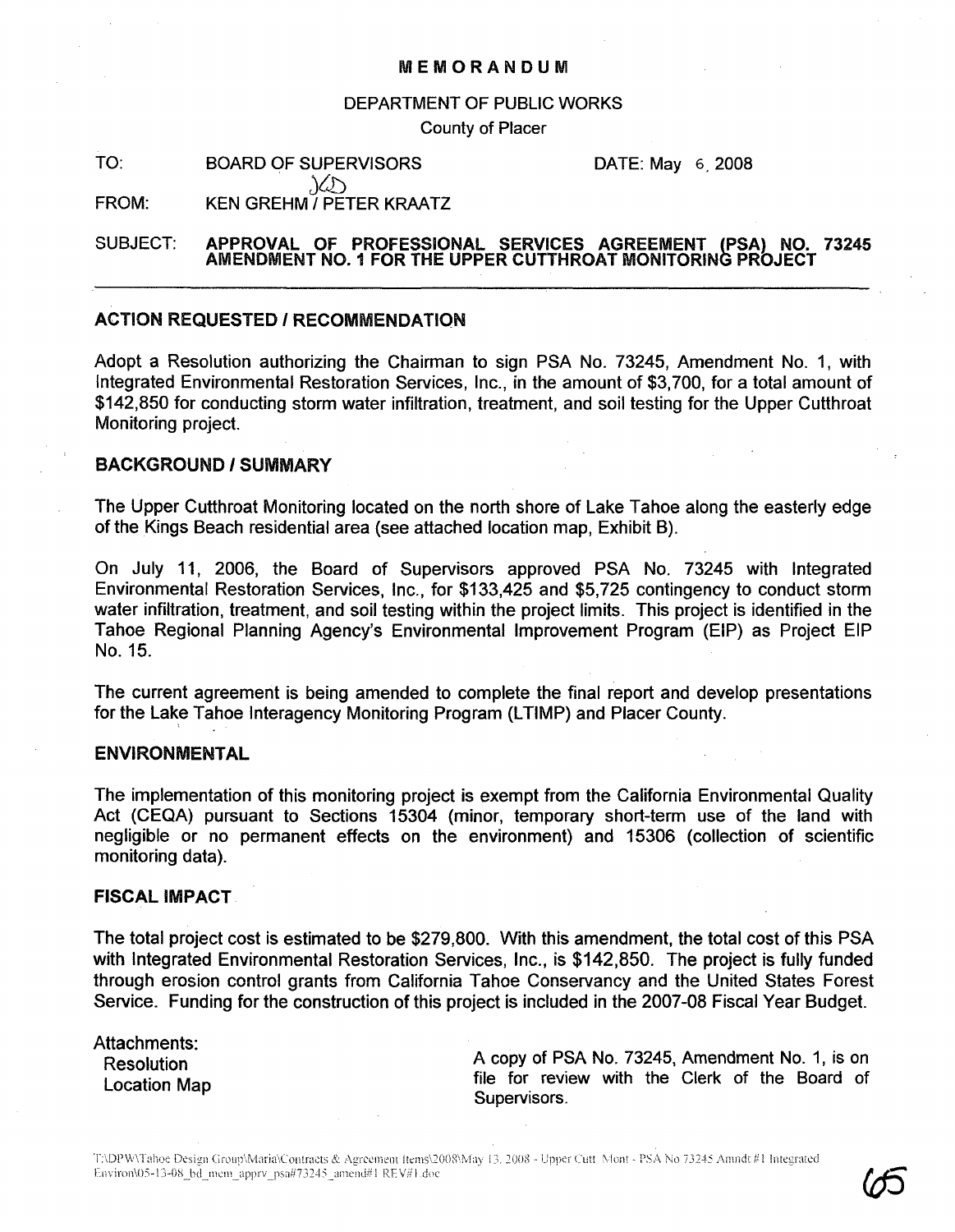# Before the Board of Supervisors County of Placer, State of California

In the matter of: A RESOLUTION APPROVING AND AUTHORIZING THE CHAIRMAN TO SIGN PROFESSIONAL SERVICES AGREEMENT NO. 73245 AMENDMENT NO.1 WITH INTEGRATED ENVIRONMENTAL RESTORATION SERVICES,<br>INC., FOR THE UPPER CUTTHROAT INC., FOR THE UPPER CUTTHROAT MONITORING PROJECT

Resol. No: .

| Ord. No: |  |
|----------|--|
|----------|--|

First Reading: .

The following RESOLUTION was duly passed by the Board of Supervisors

of the County of Placer at a regular meeting held \_

by the following vote on roll call:

Ayes:

Noes:

Absent:

Signed and approved by me after its passage.

Chairman, Board Of Supervisors

Attest: Clerk of said Board

BE IT HEREBY RESOLVED by the Board of Supervisors of the County of Placer, State of California, that this Board approves and authorizes the Chairman to sign Professional Services Agreement No. 73245, Amendment No. 1 with Integrated Environmental Restoration Services, Inc., for conducting storm water infiltration, treatment, and soil testing for the Upper Cutthroat Monitoring Project in the amount of \$3,700.